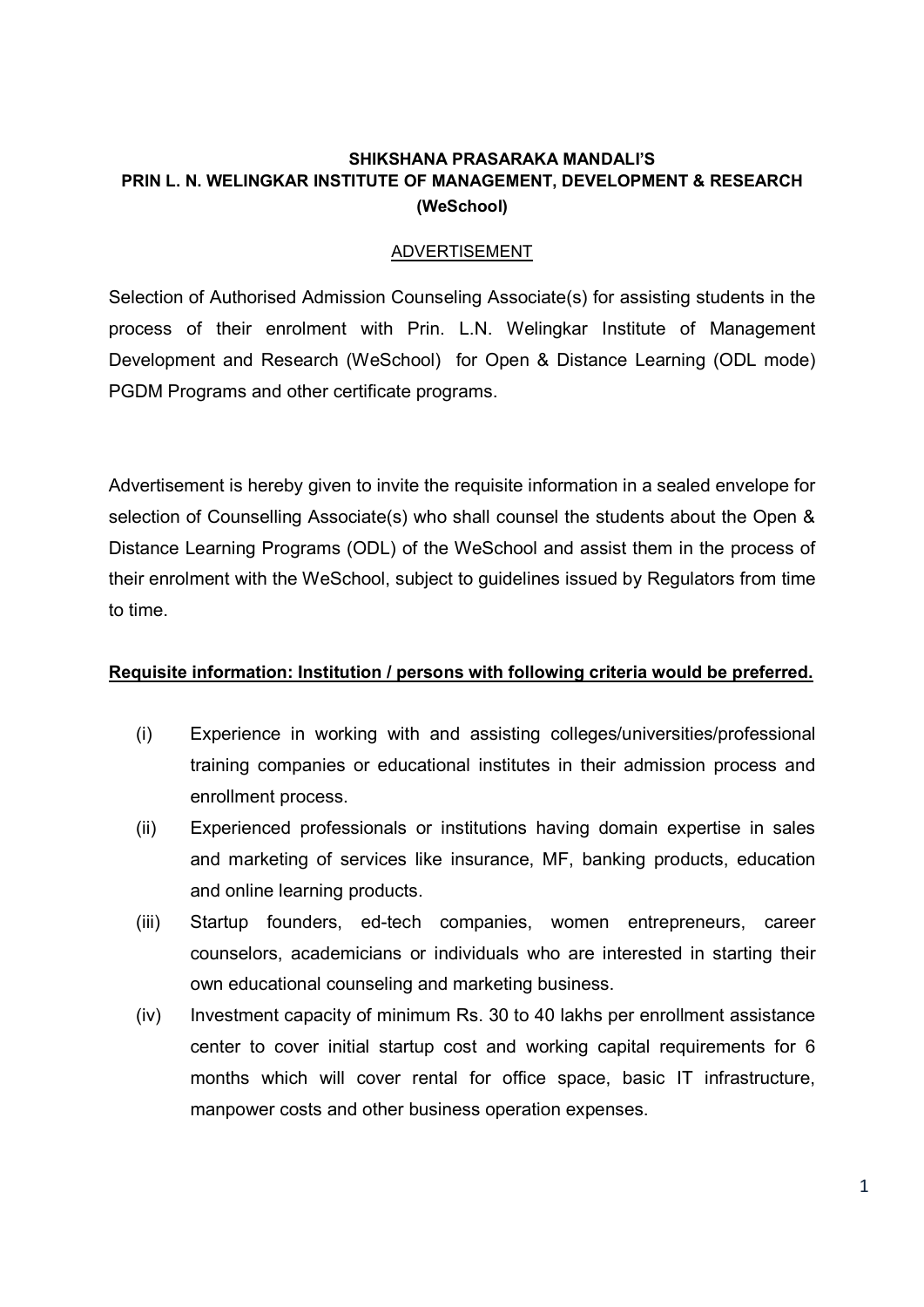- (v) Minimum 500 sq. ft. office set up OR 20 Workstationsin city centre / Institutional area having basic I.T. infrastructure of around 8-10 PC / Desktops, 10 telephone lines, EPABX with IVR and 2 redundant high speed Broadband Internet connections with minimum 10 Mbps speed each.
- (vi) Professional or institutions with existing set up of multi-location captive centres involved in education counseling activity with substantial enrolments for more than 3 years.

# Application form & necessary documents to be submitted along with the requisite information:

The application form will be available for download from date 20-05-2022 to 27-05- 2022, on Trust's website www.spmandali.org.in. Applicant can submit the filled in form along with the below documents;

- (A) Audited balance sheet and profit and loss account statement for immediate preceding Three (3) consecutive years;
- (B) Financial statements proving your credit worthiness and investment capability your last three years ITR, bank statements
- (C) If the participant is :
	- o Company / LLP : then Memorandum and Articles of Association, Certificate of Incorporation and PAN Card along with the current shareholding pattern and the details of the shareholders;
	- $\circ$  Partnership Firm : then Deed of Partnership, Registration Certificate and PAN Card
	- o Sole proprietorship and Individual: PAN card.
	- o Trust or society: then registration details, details of trustees